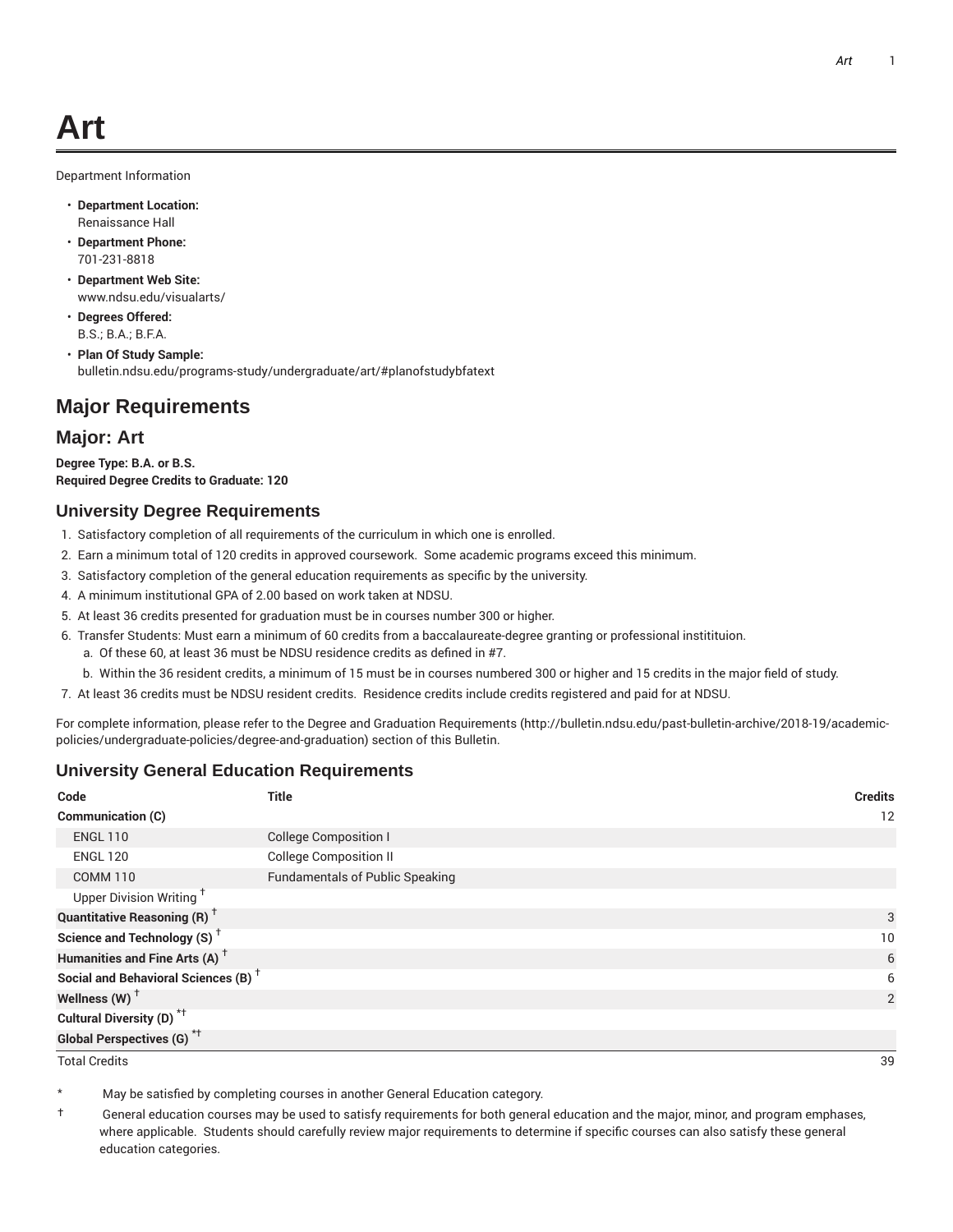• A list of university approved general education courses and administrative policies are available here (http://bulletin.ndsu.edu/past-bulletinarchive/2018-19/academic-policies/undergraduate-policies/general-education/#genedcoursestext).

## **Arts, Humanities, and Social Sciences**

#### **Degree Requirements**

**Bachelor of Science (B.S.) Degree –** The completion of a minor program of study, a second major, or a second degree is required.

**Bachelor of Arts (B.A.) Degree –** Second year language proficiency at college level required.

#### **Arts, Humanities and Social Sciences College Requirements**

An additional 9 credits are required by the College of Arts, Humanities and Social Sciences for all Bachelor of Science and Bachelor of Arts degree programs of study, except the Bachelor of Fine Arts degree, the Bachelor of Music degree, Bachelor of Landscape Architecture degree, and the Bachelor of Science in Architecture degree:

| Code                                  | Title                                                                            |                                                                                                                                                                                                                                                                                | <b>Credits</b> |
|---------------------------------------|----------------------------------------------------------------------------------|--------------------------------------------------------------------------------------------------------------------------------------------------------------------------------------------------------------------------------------------------------------------------------|----------------|
| <b>AH&amp;SS College Requirements</b> |                                                                                  |                                                                                                                                                                                                                                                                                |                |
|                                       | listed for each area. A course with the WGS prefix can only be used in one area. | Courses used to satisfy any general education requirement cannot be used to also count toward the AH&SS College Requirements. A<br>minimum of three credits is required in each of the 3 following areas for a total of 9 credits. Choose only those courses with the prefixes |                |
| <b>Area One: Humanities</b>           |                                                                                  |                                                                                                                                                                                                                                                                                | 3              |
|                                       | ARB, ENGL, FREN, GERM, HIST, HUM, PHIL, RELS, SPAN, or WGS                       |                                                                                                                                                                                                                                                                                |                |
| <b>Area Two: Social Sciences</b>      |                                                                                  |                                                                                                                                                                                                                                                                                | 3              |
|                                       | ANTH, CJ, COMM, EMGT, POLS, SOC, or WGS                                          |                                                                                                                                                                                                                                                                                |                |
| Area Three: Fine Arts                 |                                                                                  |                                                                                                                                                                                                                                                                                | 3              |
|                                       | ARCH, ART, ENVD, LA, MUSC, or THEA                                               |                                                                                                                                                                                                                                                                                |                |
| <b>Total Credits</b>                  |                                                                                  |                                                                                                                                                                                                                                                                                | 9              |

#### **Major Requirements**

| Code                                                     | <b>Title</b>                                              | <b>Credits</b> |
|----------------------------------------------------------|-----------------------------------------------------------|----------------|
| <b>Major Requirements</b>                                |                                                           |                |
| Studies in Art History:                                  |                                                           |                |
| <b>ART 210</b>                                           | Art History I (May satisfy general education category A)  | 3              |
| <b>ART 211</b>                                           | Art History II (May satisfy general education category A) | 3              |
| <b>ART 452</b>                                           | Contemporary Art                                          | 3              |
| Studies in Studio:                                       |                                                           |                |
| <b>ART 120</b>                                           | Painting I                                                | 3              |
| <b>ART 122</b>                                           | <b>Studio Technology Foundations</b>                      | 3              |
| <b>ART 124</b>                                           | <b>Foundations of Design</b>                              | 3              |
| <b>ART 131</b>                                           | <b>Foundations Drawing</b>                                | 3              |
| <b>ART 150</b>                                           | Ceramics I                                                | 3              |
| <b>ART 160</b>                                           | Sculpture I                                               | 3              |
| <b>ART 170</b>                                           | Printmaking I                                             | 3              |
| <b>ART 180</b>                                           | Photography I                                             | 3              |
| <b>ART 185</b>                                           | Graphic Design I                                          | 3              |
| <b>ART 230</b>                                           | Drawing II                                                | 3              |
| <b>ART 330</b>                                           | Drawing III                                               | 3              |
| or ART 335                                               | <b>Figure Drawing</b>                                     |                |
| Intermediate Studio Course: Select one of the following: |                                                           | 3              |
| <b>ART 220</b>                                           | Painting II                                               |                |
| <b>ART 250</b>                                           | Ceramics II                                               |                |
| <b>ART 260</b>                                           | Sculpture II                                              |                |
| <b>ART 270</b>                                           | Printmaking II                                            |                |
| <b>ART 280</b>                                           | Digital Image and Output                                  |                |
| <b>ART 285</b>                                           | <b>Graphic Design and Digital Media</b>                   |                |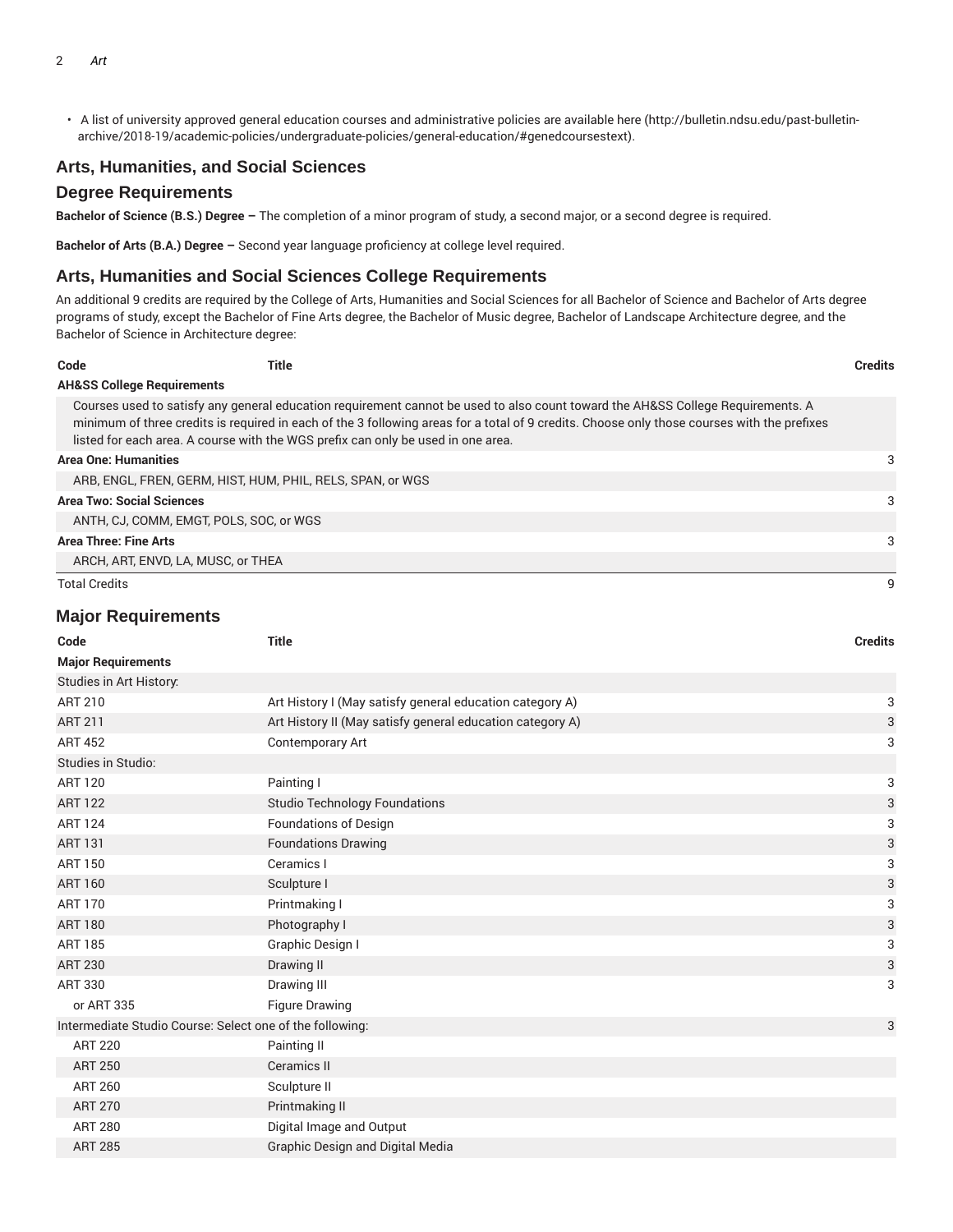| 3<br>Upper Division Studio Electives: Select one of the following: |                                                                                                                                                                                             |   |  |
|--------------------------------------------------------------------|---------------------------------------------------------------------------------------------------------------------------------------------------------------------------------------------|---|--|
| <b>ART 320</b>                                                     | Painting III                                                                                                                                                                                |   |  |
| <b>ART 350</b>                                                     | Ceramics III                                                                                                                                                                                |   |  |
| <b>ART 360</b>                                                     | Sculpture III                                                                                                                                                                               |   |  |
| <b>ART 370</b>                                                     | Printmaking III                                                                                                                                                                             |   |  |
| <b>ART 380</b>                                                     | Topics in Photography                                                                                                                                                                       |   |  |
| <b>ART 385</b>                                                     | Topics in Graphic Design                                                                                                                                                                    |   |  |
| <b>ART 420</b>                                                     | Painting IV                                                                                                                                                                                 |   |  |
| ART 430                                                            | Drawing IV                                                                                                                                                                                  |   |  |
| <b>ART 435</b>                                                     | <b>Advanced Figure Drawing</b>                                                                                                                                                              |   |  |
| <b>ART 450</b>                                                     | <b>Ceramics IV</b>                                                                                                                                                                          |   |  |
| <b>ART 460</b>                                                     | Sculpture IV                                                                                                                                                                                |   |  |
| <b>ART 470</b>                                                     | Printmaking IV                                                                                                                                                                              |   |  |
| <b>ART 480</b>                                                     | <b>Advanced Photography</b>                                                                                                                                                                 |   |  |
| <b>ART 485</b>                                                     | <b>Advanced Graphic Design</b>                                                                                                                                                              |   |  |
| <b>ART 494</b>                                                     | Individual Study (IS may be used toward the upper division studio elelctives in the following areas:<br>ceramics, digital media, drawing, painting, photography, printmaking or sculpture.) |   |  |
| Baccalaureate Project: Capstone                                    |                                                                                                                                                                                             |   |  |
| <b>ART 489</b>                                                     | <b>Baccalaureate Project</b>                                                                                                                                                                | 3 |  |

Total Credits 51

# **Major Requirements**

## **Major: Art**

**Degree Type: B.F.A. Required Degree Credits to Graduate: 120**

#### **University Degree Requirements**

- 1. Satisfactory completion of all requirements of the curriculum in which one is enrolled.
- 2. Earn a minimum total of 120 credits in approved coursework. Some academic programs exceed this minimum.
- 3. Satisfactory completion of the general education requirements as specific by the university.
- 4. A minimum institutional GPA of 2.00 based on work taken at NDSU.
- 5. At least 36 credits presented for graduation must be in courses number 300 or higher.
- 6. Transfer Students: Must earn a minimum of 60 credits from a baccalaureate-degree granting or professional institituion.
	- a. Of these 60, at least 36 must be NDSU residence credits as defined in #7.
	- b. Within the 36 resident credits, a minimum of 15 must be in courses numbered 300 or higher and 15 credits in the major field of study.
- 7. At least 36 credits must be NDSU resident credits. Residence credits include credits registered and paid for at NDSU.

For complete information, please refer to the Degree and Graduation Requirements (http://bulletin.ndsu.edu/past-bulletin-archive/2018-19/academicpolicies/undergraduate-policies/degree-and-graduation) section of this Bulletin.

### **University General Education Requirements**

| Code                                            | <b>Title</b>                           | <b>Credits</b> |
|-------------------------------------------------|----------------------------------------|----------------|
| Communication (C)                               |                                        | 12             |
| <b>ENGL 110</b>                                 | <b>College Composition I</b>           |                |
| <b>ENGL 120</b>                                 | <b>College Composition II</b>          |                |
| <b>COMM 110</b>                                 | <b>Fundamentals of Public Speaking</b> |                |
| Upper Division Writing <sup>+</sup>             |                                        |                |
| <b>Quantitative Reasoning (R)</b> <sup>†</sup>  |                                        | 3              |
| Science and Technology (S) <sup>+</sup>         |                                        | 10             |
| Humanities and Fine Arts (A) <sup>+</sup>       |                                        | 6              |
| Social and Behavioral Sciences (B) <sup>+</sup> |                                        | 6              |
| Wellness (W) $^{\dagger}$                       |                                        | 2              |
| Cultural Diversity (D) <sup>*†</sup>            |                                        |                |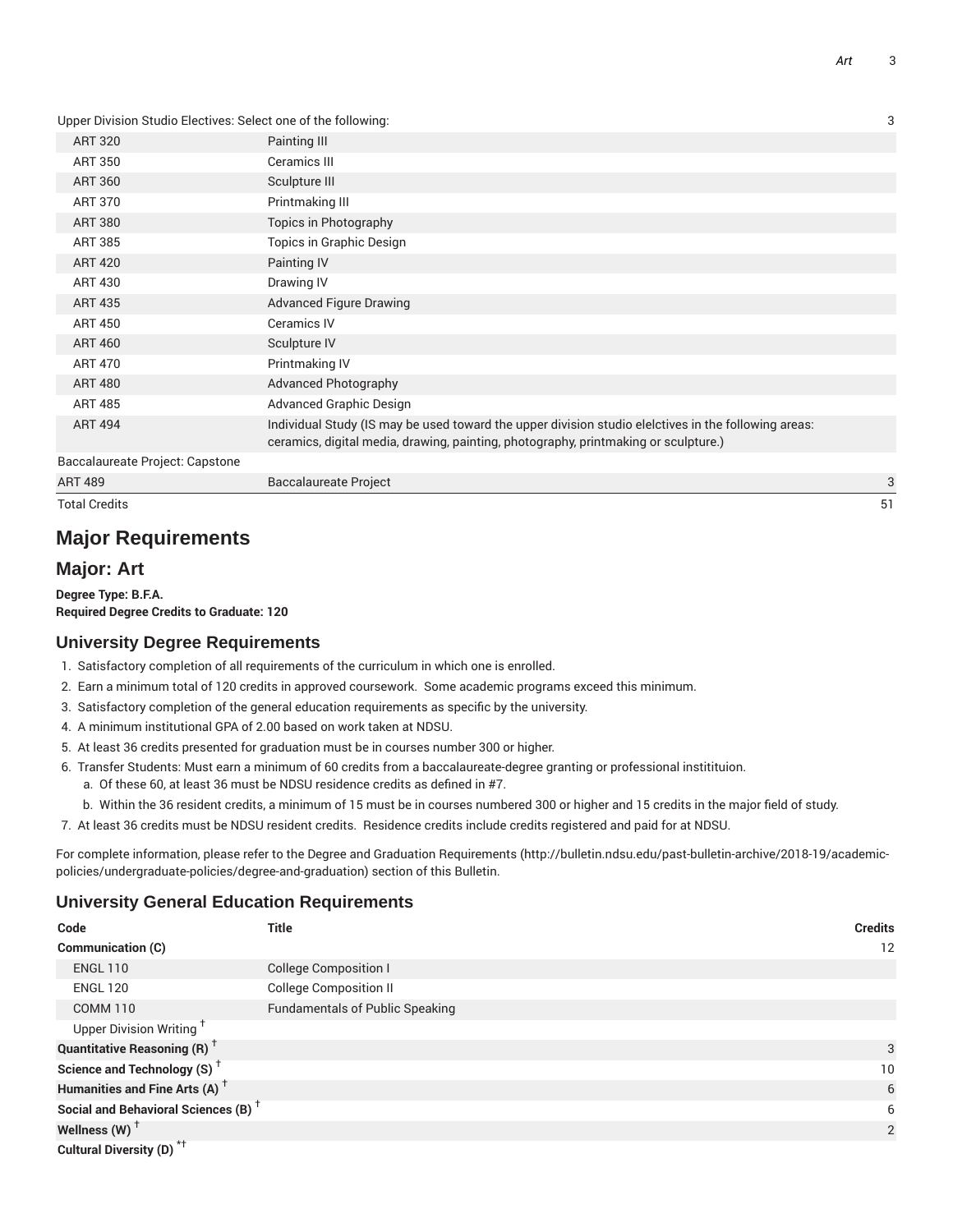| <b>Global Perspectives (G)</b> |    |
|--------------------------------|----|
| Total Credits                  | 39 |

\* May be satisfied by completing courses in another General Education category.

† General education courses may be used to satisfy requirements for both general education and the major, minor, and program emphases, where applicable. Students should carefully review major requirements to determine if specific courses can also satisfy these general education categories.

• A list of university approved general education courses and administrative policies are available here (http://bulletin.ndsu.edu/past-bulletinarchive/2018-19/academic-policies/undergraduate-policies/general-education/#genedcoursestext).

## **Major Requirements**

| Code                                                             | <b>Title</b>                                              | <b>Credits</b>            |
|------------------------------------------------------------------|-----------------------------------------------------------|---------------------------|
| <b>Bachelor of Fine Arts in Art Requirements</b>                 |                                                           |                           |
| Studio Foundation (Level I Studio Classes):                      |                                                           |                           |
| <b>ART 120</b>                                                   | Painting I                                                | 3                         |
| <b>ART 122</b>                                                   | <b>Studio Technology Foundations</b>                      | $\ensuremath{\mathsf{3}}$ |
| <b>ART 124</b>                                                   | <b>Foundations of Design</b>                              | $\ensuremath{\mathsf{3}}$ |
| <b>ART 131</b>                                                   | <b>Foundations Drawing</b>                                | $\sqrt{3}$                |
| <b>ART 150</b>                                                   | Ceramics I                                                | 3                         |
| <b>ART 160</b>                                                   | Sculpture I                                               | $\ensuremath{\mathsf{3}}$ |
| <b>ART 170</b>                                                   | Printmaking I                                             | 3                         |
| <b>ART 180</b>                                                   | Photography I                                             | $\ensuremath{\mathsf{3}}$ |
| <b>ART 185</b>                                                   | Graphic Design I                                          | 3                         |
| <b>ART 210</b>                                                   | Art History I (May satisfy general education category A)  | $\sqrt{3}$                |
| <b>ART 211</b>                                                   | Art History II (May satisfy general education category A) | 3                         |
| Intermediate Studio Course: Select two of the following:         |                                                           | 6                         |
| <b>ART 220</b>                                                   | Painting II                                               |                           |
| <b>ART 250</b>                                                   | Ceramics II                                               |                           |
| <b>ART 270</b>                                                   | Printmaking II                                            |                           |
| <b>ART 260</b>                                                   | Sculpture II                                              |                           |
| <b>ART 280</b>                                                   | Digital Image and Output                                  |                           |
| <b>ART 285</b>                                                   | Graphic Design and Digital Media                          |                           |
| Studies in Art History:                                          |                                                           |                           |
| <b>ART 451</b>                                                   | History of American Art                                   | 3                         |
| <b>ART 452</b>                                                   | Contemporary Art                                          | 3                         |
| <b>ART 453</b>                                                   | Topics in Art History                                     | 3                         |
| Studies in Studio                                                |                                                           |                           |
| Drawing:                                                         |                                                           |                           |
| <b>ART 230</b>                                                   | Drawing II                                                | 3                         |
| <b>ART 335</b>                                                   | <b>Figure Drawing</b>                                     | $\sqrt{3}$                |
| Baccalaureate Project: Capstone                                  |                                                           |                           |
| <b>ART 489</b>                                                   | <b>Baccalaureate Project</b>                              | $\sqrt{3}$                |
| <b>ART 489</b>                                                   | <b>Baccalaureate Project</b>                              | 3                         |
| Studio Emphasis Electives: Select 15 credits from the following: |                                                           | 15                        |
| <b>ART 320</b>                                                   | Painting III                                              |                           |
| <b>ART 350</b>                                                   | Ceramics III                                              |                           |
| ART 360                                                          | Sculpture III                                             |                           |
| <b>ART 370</b>                                                   | Printmaking III                                           |                           |
| <b>ART 379</b>                                                   | Study Tour Abroad                                         |                           |
| <b>ART 380</b>                                                   | Topics in Photography                                     |                           |
| <b>ART 385</b>                                                   | Topics in Graphic Design                                  |                           |
| <b>ART 399</b>                                                   | <b>Special Topics</b>                                     |                           |
| <b>ART 420</b>                                                   | Painting IV                                               |                           |